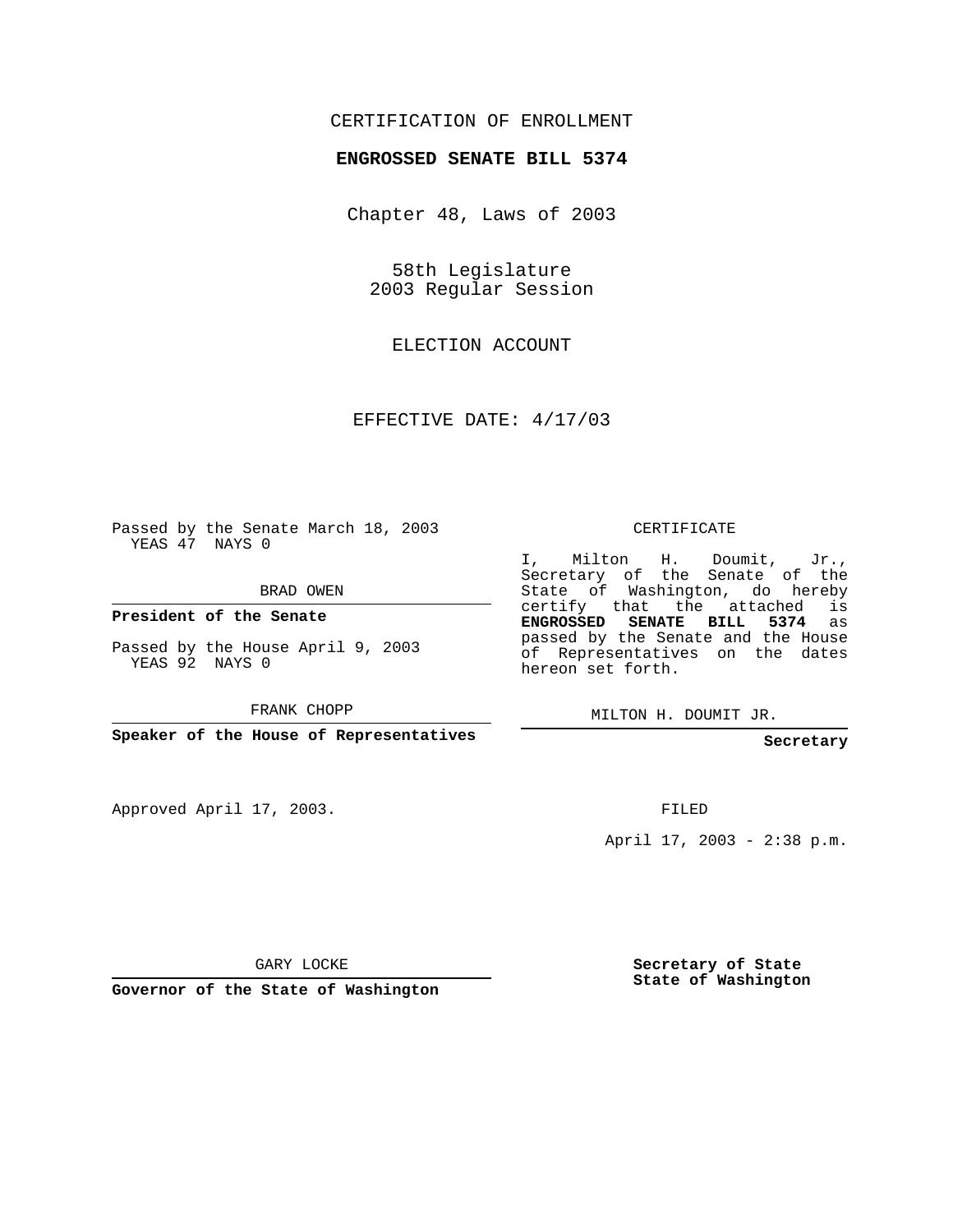## **ENGROSSED SENATE BILL 5374** \_\_\_\_\_\_\_\_\_\_\_\_\_\_\_\_\_\_\_\_\_\_\_\_\_\_\_\_\_\_\_\_\_\_\_\_\_\_\_\_\_\_\_\_\_

\_\_\_\_\_\_\_\_\_\_\_\_\_\_\_\_\_\_\_\_\_\_\_\_\_\_\_\_\_\_\_\_\_\_\_\_\_\_\_\_\_\_\_\_\_

Passed Legislature - 2003 Regular Session

## **State of Washington 58th Legislature 2003 Regular Session**

**By** Senators Roach, Fairley, Horn, Stevens, McAuliffe and Winsley; by request of Secretary of State

Read first time 01/23/2003. Referred to Committee on Government Operations & Elections.

 AN ACT Relating to the election account; reenacting and amending RCW 43.84.092; adding a new section to chapter 29.04 RCW; and declaring an emergency.

BE IT ENACTED BY THE LEGISLATURE OF THE STATE OF WASHINGTON:

 NEW SECTION. **Sec. 1.** A new section is added to chapter 29.04 RCW to read as follows:

(1) The election account is created in the state treasury.

 (2) The following receipts must be deposited into the account: Amounts received from the federal government under Public Law 107-252 (October 29, 2002), known as the "Help America Vote Act of 2002," including any amounts received under subsequent amendments to the act; amounts appropriated or otherwise made available by the state legislature for the purposes of carrying out activities for which federal funds are provided to the state under Public Law 107-252, including any amounts received under subsequent amendments to the act; and such other amounts as may be appropriated by the legislature to the account.

18 (3) Moneys in the account may be spent only after appropriation.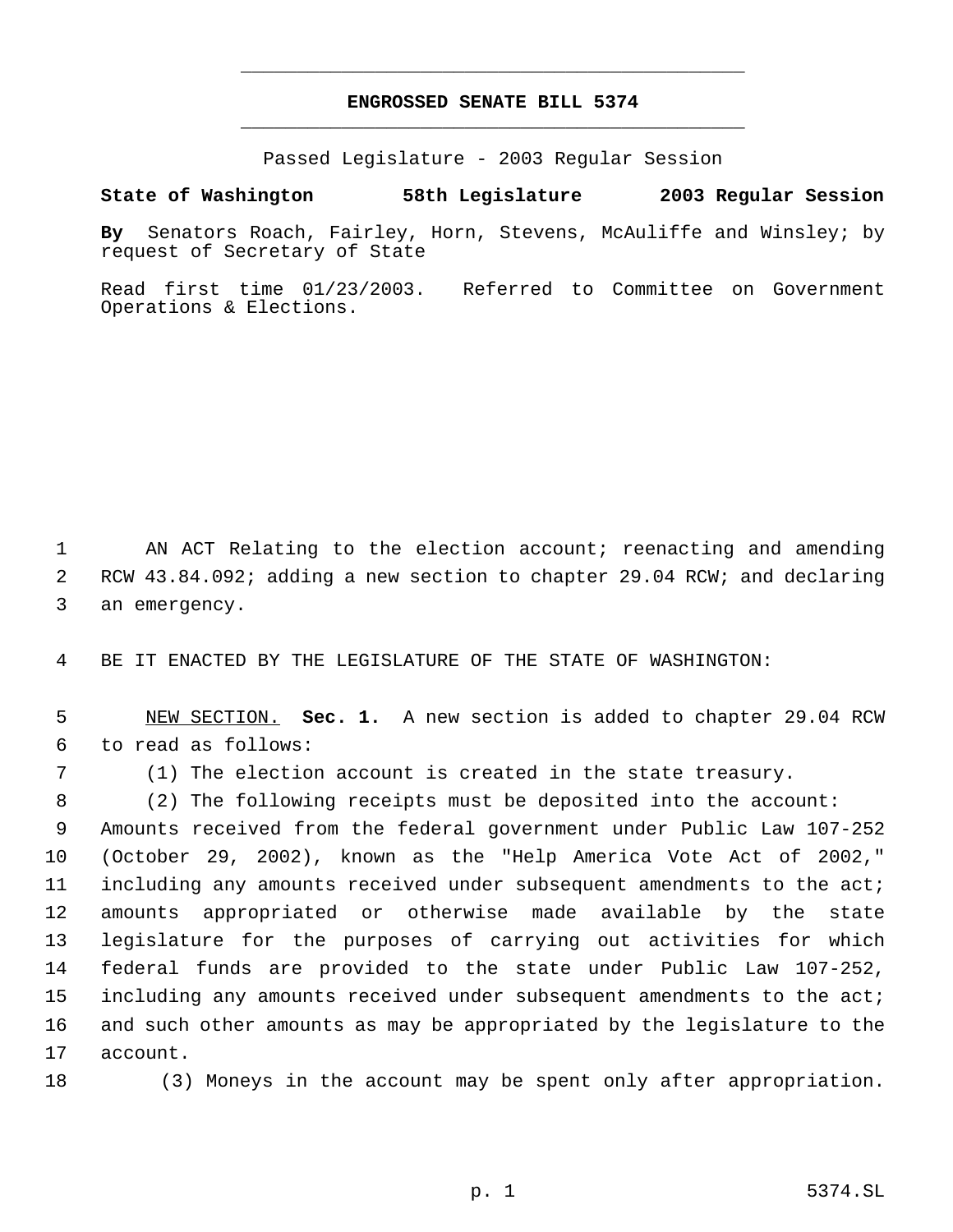Expenditures from the account may be made only to facilitate the implementation of Public Law 107-252.

 **Sec. 2.** RCW 43.84.092 and 2002 c 242 s 2, 2002 c 114 s 24, and 2002 c 56 s 402 are each reenacted and amended to read as follows:

 (1) All earnings of investments of surplus balances in the state treasury shall be deposited to the treasury income account, which account is hereby established in the state treasury.

 (2) The treasury income account shall be utilized to pay or receive funds associated with federal programs as required by the federal cash management improvement act of 1990. The treasury income account is subject in all respects to chapter 43.88 RCW, but no appropriation is required for refunds or allocations of interest earnings required by the cash management improvement act. Refunds of interest to the federal treasury required under the cash management improvement act fall under RCW 43.88.180 and shall not require appropriation. The office of financial management shall determine the amounts due to or from the federal government pursuant to the cash management improvement act. The office of financial management may direct transfers of funds between accounts as deemed necessary to implement the provisions of the cash management improvement act, and this subsection. Refunds or allocations shall occur prior to the distributions of earnings set forth in subsection (4) of this section.

 (3) Except for the provisions of RCW 43.84.160, the treasury income account may be utilized for the payment of purchased banking services on behalf of treasury funds including, but not limited to, depository, safekeeping, and disbursement functions for the state treasury and affected state agencies. The treasury income account is subject in all respects to chapter 43.88 RCW, but no appropriation is required for payments to financial institutions. Payments shall occur prior to distribution of earnings set forth in subsection (4) of this section.

 (4) Monthly, the state treasurer shall distribute the earnings credited to the treasury income account. The state treasurer shall credit the general fund with all the earnings credited to the treasury income account except:

 (a) The following accounts and funds shall receive their proportionate share of earnings based upon each account's and fund's average daily balance for the period: The capitol building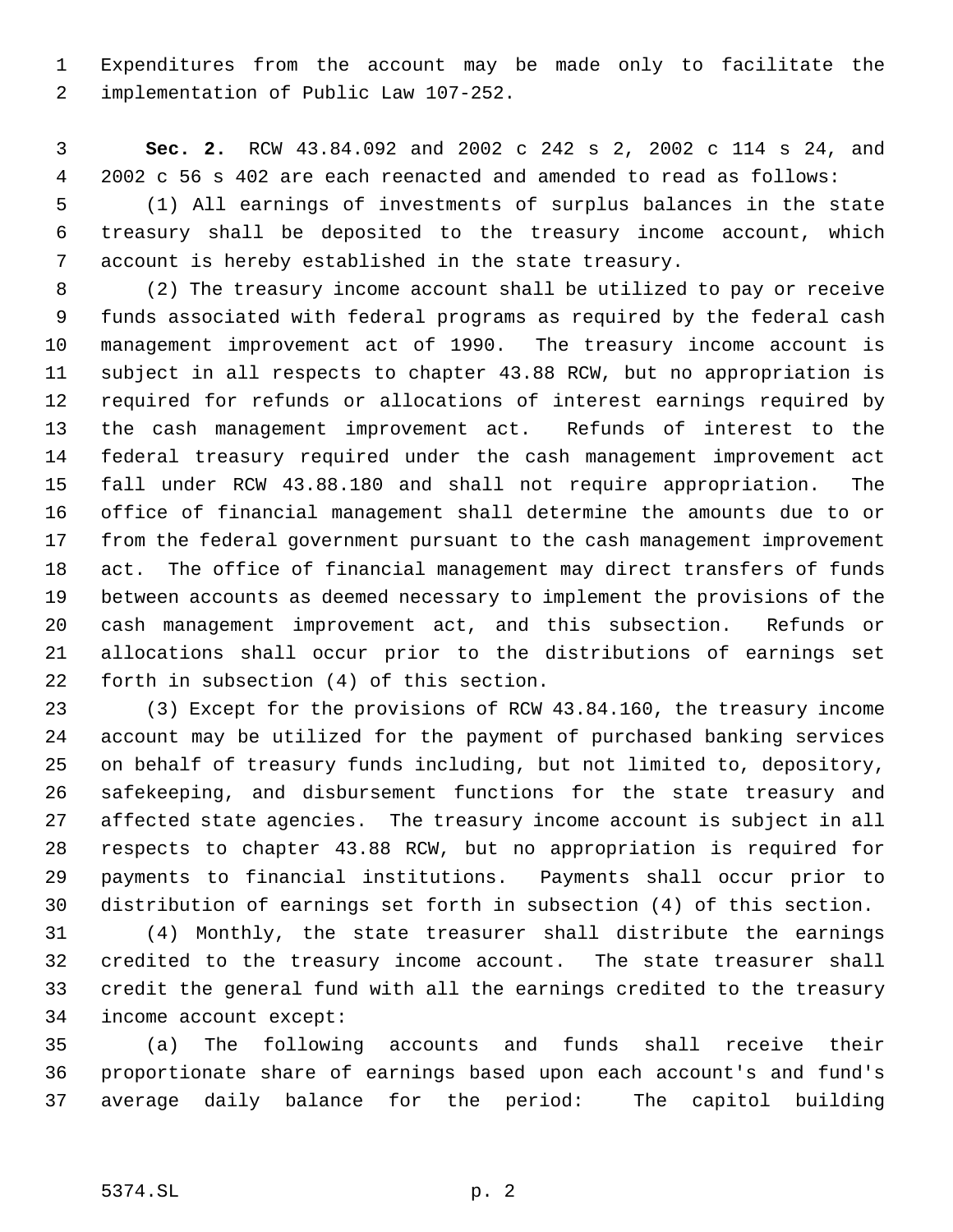construction account, the Cedar River channel construction and operation account, the Central Washington University capital projects account, the charitable, educational, penal and reformatory institutions account, the common school construction fund, the county criminal justice assistance account, the county sales and use tax equalization account, the data processing building construction account, the deferred compensation administrative account, the deferred compensation principal account, the department of retirement systems expense account, the drinking water assistance account, the drinking water assistance administrative account, the drinking water assistance repayment account, the Eastern Washington University capital projects 12 account, the education construction fund, the election account, the emergency reserve fund, the federal forest revolving account, the health services account, the public health services account, the health system capacity account, the personal health services account, the state higher education construction account, the higher education construction account, the highway infrastructure account, the industrial insurance premium refund account, the judges' retirement account, the judicial retirement administrative account, the judicial retirement principal account, the local leasehold excise tax account, the local real estate excise tax account, the local sales and use tax account, the medical aid account, the mobile home park relocation fund, the multimodal transportation account, the municipal criminal justice assistance account, the municipal sales and use tax equalization account, the natural resources deposit account, the oyster reserve land account, the perpetual surveillance and maintenance account, the public employees' retirement system plan 1 account, the public employees' retirement system combined plan 2 and plan 3 account, the public facilities construction loan revolving account beginning July 1, 2004, the public health supplemental account, the Puyallup tribal settlement account, the regional transportation investment district account, the resource management cost account, the site closure account, the special wildlife account, the state employees' insurance account, the state employees' insurance reserve account, the state investment board expense account, the state investment board commingled trust fund accounts, the supplemental pension account, the Tacoma Narrows toll bridge account, the teachers' retirement system plan 1 account, the teachers' retirement system combined plan 2 and plan 3 account, the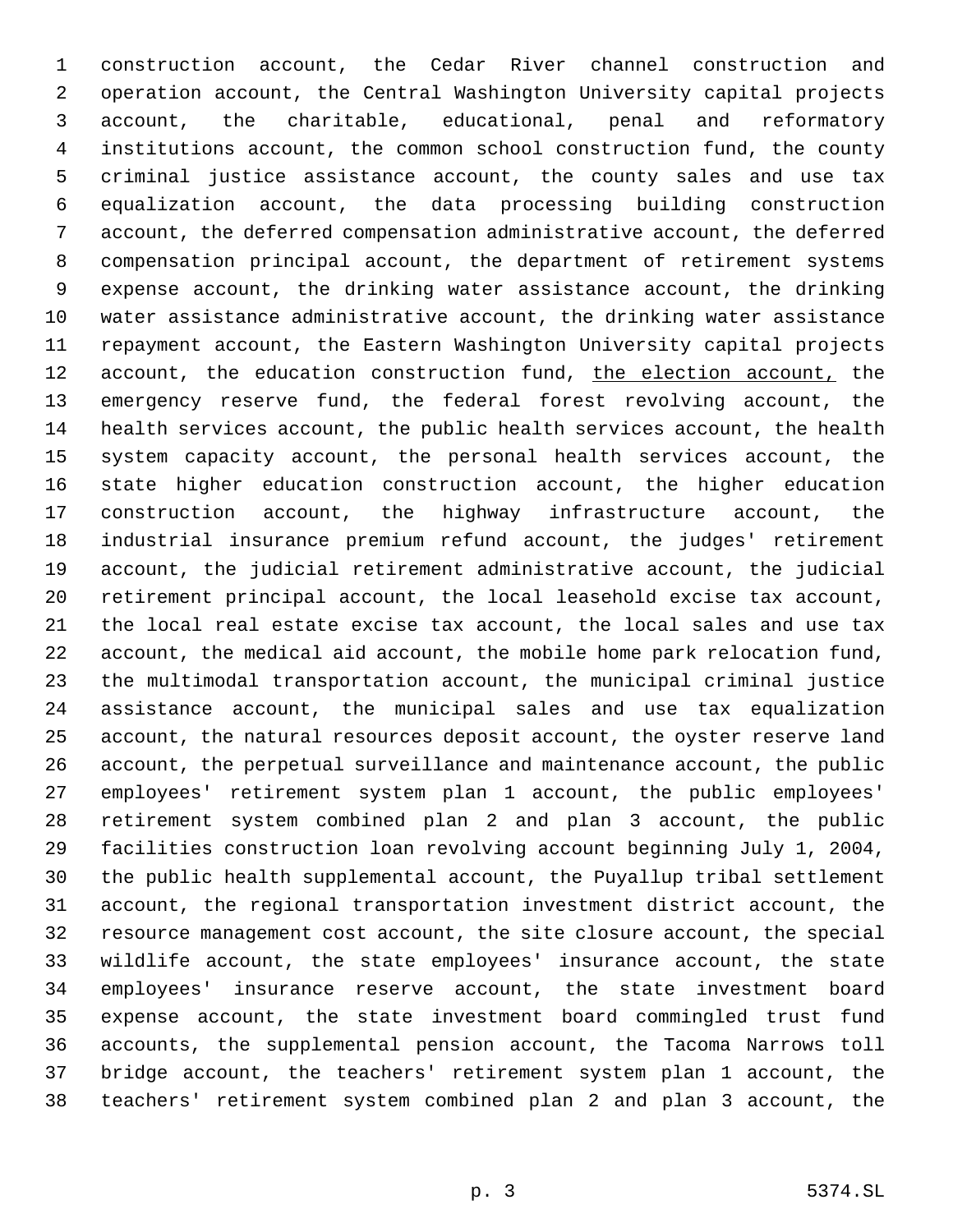tobacco prevention and control account, the tobacco settlement account, the transportation infrastructure account, the tuition recovery trust fund, the University of Washington bond retirement fund, the University of Washington building account, the volunteer fire fighters' and reserve officers' relief and pension principal fund, the volunteer fire fighters' and reserve officers' administrative fund, the Washington fruit express account, the Washington judicial retirement system account, the Washington law enforcement officers' and fire fighters' system plan 1 retirement account, the Washington law enforcement officers' and fire fighters' system plan 2 retirement account, the Washington school employees' retirement system combined plan 2 and 3 account, the Washington state health insurance pool account, the Washington state patrol retirement account, the Washington State University building account, the Washington State University bond retirement fund, the water pollution control revolving fund, and the Western Washington University capital projects account. Earnings derived from investing balances of the agricultural permanent fund, the normal school permanent fund, the permanent common school fund, the scientific permanent fund, and the state university permanent fund shall be allocated to their respective beneficiary accounts. All earnings to be distributed under this subsection (4)(a) shall first be reduced by the allocation to the state treasurer's service fund pursuant to RCW 43.08.190.

 (b) The following accounts and funds shall receive eighty percent of their proportionate share of earnings based upon each account's or fund's average daily balance for the period: The aeronautics account, the aircraft search and rescue account, the county arterial preservation account, the department of licensing services account, the essential rail assistance account, the ferry bond retirement fund, the grade crossing protective fund, the high capacity transportation account, the highway bond retirement fund, the highway safety account, the motor vehicle fund, the motorcycle safety education account, the pilotage account, the public transportation systems account, the Puget Sound capital construction account, the Puget Sound ferry operations account, the recreational vehicle account, the rural arterial trust account, the safety and education account, the special category C account, the state patrol highway account, the transportation equipment